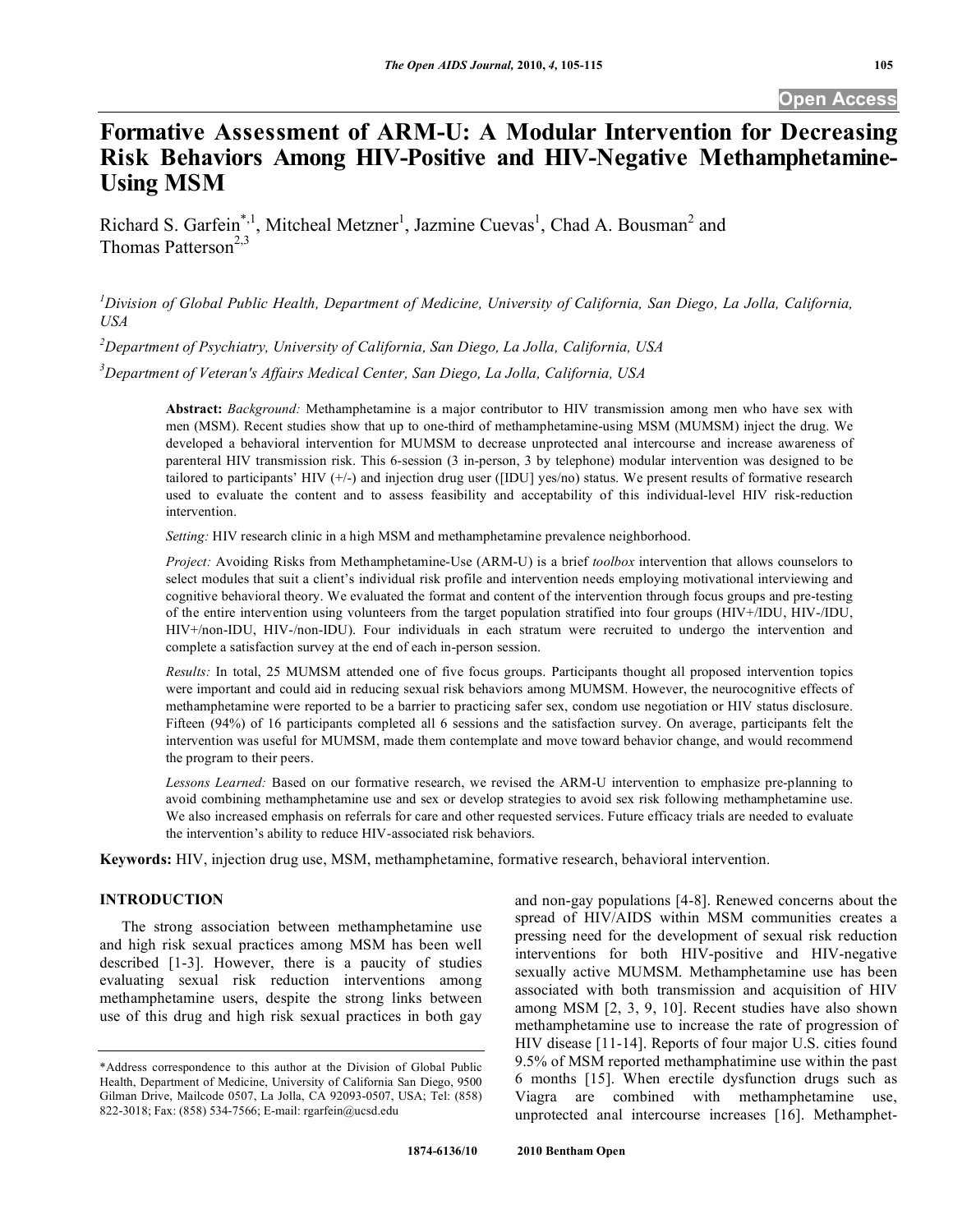amine use also contributes to increased frequency of sex, greater number of sex partners, and engagement in sex marathons [2]. In addition, up to one-third of MSM report having injected drugs [17] potentially exposing them to parenterally transmitted HIV and hepatitis C virus (HCV) infections. A meta-analysis of sexual risk reduction interventions for drug users [18] suggests that drug users are diverse in terms of HIV status and substance abuse, thereby requiring interventions that can be tailored to meet the recipients' individual needs [18]. Thus, interventions for MSM are needed that address both sexual and substance use to prevent ongoing transmission of HIV.

 Theory-based HIV prevention interventions have shown measurable effects on reducing risk behaviors in clinical trials, yet because most were conducted among highly select populations, the generalizability of their findings may be limited [19]. The natural extension of this research is to go beyond these "boutique" studies by combining elements of previously proven interventions and applying them to diverse groups that are at risk for both acquiring and transmitting HIV through sex and drug use. It is also important that such interventions are deliverable by agency staff members (e.g., social workers, counselors, outreach workers) in a variety of venues that reach MUMSM who may not possess advanced clinical or psychological training. Hence, we sought to develop a brief "toolbox", individuallevel, intervention that can be tailored by selecting modules to suit a client's individual risk profile and intervention needs, and can be delivered by counselors with an intermediate level of training.

#### **INTERVENTION DESIGN**

 The Avoiding Risks from Methamphetamine Use (ARM-U) intervention is a six-session program study utilizing a "toolbox" or tailored approach. The study is part of a multisite collaborative funded by the Center for Disease Control (CDC) to provide a simple intervention that can be implemented in the community. The primary goals of the intervention are to reduce sexual risk behavior and ultimately decrease the transmission of HIV. In addition, the intervention intends to decrease injection risk behaviors among IDUs and increase awareness of HIV transmission risk through injection drug use among non-IDU MSM. The intervention's target population is sexually active methamphetamine-using men who have sex with men (MUMSM) in San Diego. Participants are further classified into one of four strata: 1) injection drug user/HIV seropositive (IDU+/HIV+); 2) injection drug user/HIV seronegative (IDU+/HIV-); 3) non-injection drug user/ HIV seropositive (IDU-/HIV+); and 4) non-injection drug user/ HIV seronegative (IDU-/HIV-). Based on this classification and the participant's level of readiness to change, the health counselor uses a tailored approach relevant to each participant's unique risk factors. The ability to tailor this interevention to individual client needs addresses the fact that MUMSM as a group have diverse circumstances and HIV risks.

 The intervention consists of six sessions; three in-person (sessions 1, 4, and 6 and three conducted by telephone (sessions 2, 3, and 5). This format was chosen because prior experience with MUMSM showed that frequent telephone

| <b>Session</b> | <b>Delivery Mode</b> | <b>Content of Session</b>                                                                                                                                                                                                                                                                                                                     |
|----------------|----------------------|-----------------------------------------------------------------------------------------------------------------------------------------------------------------------------------------------------------------------------------------------------------------------------------------------------------------------------------------------|
|                | In-person            | Baseline Assessment (ACASI)<br>Rapport building<br>Identify participant risk factors<br>Module 1 - Context of Unsafe Sex and Meth use<br>Module 2 - IDU-Related Risk of HIV and <i>Injection Cross-Contamination</i> Video (if applicable)<br>Module 6 - Referrals and Case Management<br>Make referrals to local service providers as needed |
| 2              | Telephone            | Follow-up on client-identified goals<br>Follow-up on referrals<br>Re-establish or support continued motivation for change                                                                                                                                                                                                                     |
| 3              | Telephone            | Follow-up on client-identified goals<br>Follow-up on referrals<br>Re-establish or support continued motivation for change                                                                                                                                                                                                                     |
| 4              | In-person            | Module 3 - Safer Sex Negotiation<br>Module 4 - Disclosure of HIV Status (positive or negative)<br>Module 6 - Referrals and Case Management                                                                                                                                                                                                    |
| 5              | Telephone            | Follow-up on client-identified goals<br>Follow-up on referrals<br>Re-establish or support continued motivation for change                                                                                                                                                                                                                     |
| 6              | In-person            | Module 5 – Enhancements of Social Supports<br>Module 6 - Referrals and Case Management                                                                                                                                                                                                                                                        |

**Table 1. Session Outline for the ARM-U Intervention**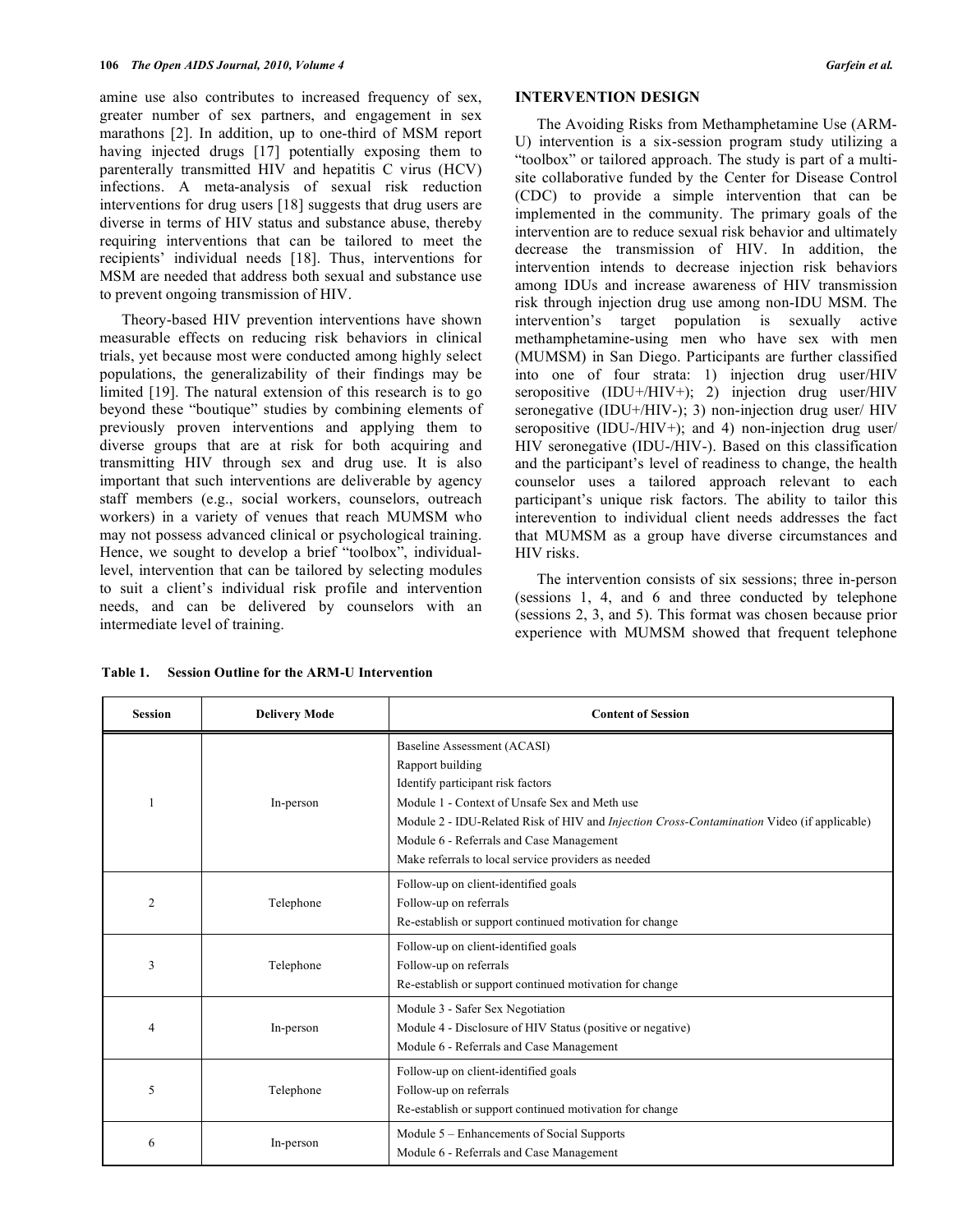reminders were necessary to achieve high retention and we thought these interactions were a missed intervention opportunity. The intervention includes six modules that are delivered during the three in-person sessions. These modules were developed based on efficacious elements of previously conducted interventions among HIV-positive MUMSM (EDGE) [20], methamphetamine-using heterosexual men and women (Fast-Lane) [21], young adult HIV-negative IDUs (CIDUS III/DUIT) [22], and HIV-negative/HCVpositive IDUs (STRIVE) [23]. An outline of the sessions and content are listed in Table **1**.

 The intervention includes four core modules given to all clients, plus two need-based modules that are selected based on the client's HIV and injection drug using status (Fig. **1**). The core modules address the context of unsafe sex, condom use, negotiation of safer sex practices and enhancement of social supports. The two need-based modules are tailored to address the client's HIV and IDU status. Intervention modules incorporate activities based on behavior change theories that have been found to be effective in prior studies, rather than testing new ones. Each session begins with motivational interviewing [24-26] followed by education, skills building, and practice activities based on social cognitive theory, and the theory of reasoned action. An innovative feature of the intervention focuses on the integration of subject-specific modules that can be selected based on client needs using a decision-tree algorithm resulting in an intervention that is applicable to a

heterogeneous population accessed in a wide range of settings. A further advantage to this approach is that new modules can be developed to address additional client needs if deemed necessary.

 The objective of the formative research presented here was to evaluate the feasibility and acceptability of the ARM-U intervention among MUMSM and identify ways to improve the intervention prior to conducting a pilot test of the intervention. This paper describes the results of a formative process used to refine the intervention thorough focus groups and pre-testing among MUMSM who varied by HIV and IDU status.

## **METHODS**

#### **Overview**

 The intervention was developed through an iterative process that incorporated literature reviews, expert opinion, and feedback from stakeholders, intervention delivery agents, and members of the target population. This information was used to guide enhancement and revision of the intervention at each step in the process; the result being an intervention that is informed by all available information. In the formative phase we collaborated with the Centers for Disease Control and Prevention (CDC) and the other CDCfunded investigators to conduct literature reviews and analyzed existing data to inform the intervention's development. Analyses sought to identify sociodemographic, psychological, and behavioral differences among MUMSM

## Core Modules

#### Module 1 - Context of Unsafe Sex and Meth Use

Goal: Increase consistent condom use. Develop insights into motivations and triggers for unsafe sex and drug use. Develop a risk reduction plan.

#### Module 3 - Safer Sex Negotiation Goal: Increase safer sex practices and enhance negotiation skills through problem solving and negotiation exercises. Increase knowledge and self-efficacy through reflection, roleplay and skills building exercises.

#### Module 5 - Enhancements of Social Support

Goal: Enhance positive supports and minimize negative influences in relation to safer sex goals.

## Module 6 - Referrals and Case **Management**

Goal: Reflect on client-identified needs and make appropriate referrals as necessary.

# Need-Based Modules



**Fig. (1).** Intervention session modules.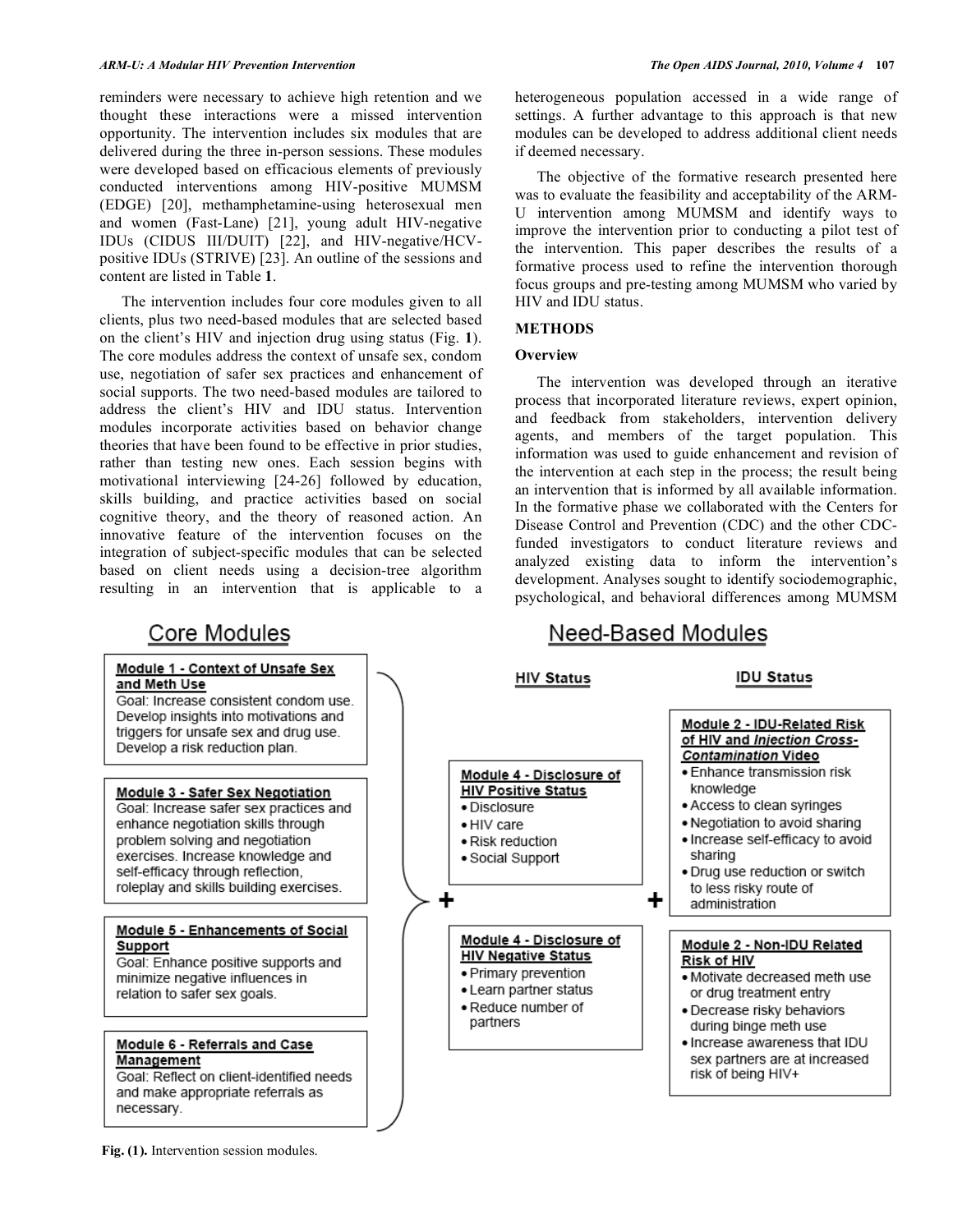across the four risk strata that were used to guide the development of stratum-specific intervention modules. Focus groups were then conducted with MUMSM in each risk stratum to evaluate questions raised during the intervention development process. Using information obtained during the focus groups, the intervention was further refined and then pre-tested in its entirety with members of the target population to assess its feasibility and acceptability. Process measures and participant feedback were used to further refine the intervention materials. This study was approved by the institutional review boards at the University of California, San Diego and the CDC.

#### **Location**

 This study took place in San Diego, CA where methamphetamine is a major drug of abuse and accounts for 40% of drug-related mentions in emergency departments [27]. California has a long history of methamphetamine use [28], and San Diego currently ranks third nationally in the rate of detection of methamphetamine among arrestees [29] and half of all drug treatment admissions in 2005 [30]. The sexual risk practices of methamphetamine users are a major concern for health officials in San Diego County where the drug is extremely popular and readily available [31]. Methamphetamine represents the illicit drug of choice in San Diego County with 42% of drug treatment admissions in 2007 due to methamphetamine use compared to 23% for alcohol and 8% for heroin [32]. Methamphetamine was detected among 44% of adult male arrestees during intake drug testing [33]. Nearly one-third (31%) of the population of San Diego is Hispanic [34], enabling us to evaluate the acceptability of the intervention among Hispanic as well as non-Hispanic MSM.

#### **Participant Eligibility**

 While the formative research described here was not intended to determine efficacy of the intervention for changing behavior, we applied the same inclusion and exclusion criteria in our formative research that would be used for future efficacy trials to ensure that the design was informed by the appropriate target population. Eligibility for participation in the formative phase of the study required participants to be 18 years of age or older, identify as male, report having unprotected anal intercourse with a nonprimary male partner in the past 2 months, and to have used methamphetamine at least twice in the past two months and at least once in the past 30 days. Participants also had to be able to participate in English (except for one Hispanic-only focus group) and be willing/mentally able to comply with study procedures. Identical criteria were used to enroll both focus group and intervention pre-test participants.

## **Participant Exclusion**

 Individuals were ineligible to participate if they were in or seeking drug treatment, which included residential, outpatient, support groups, 12-step or a similar program, at the time of recruitment. This exclusion was needed because it would be impossible to tease out whether changes in behavior were due to the intervention or a drug treatment program. In the intervention pre-testing phase, those

participants who entered drug treatment after enrolling in the study were not excluded, so as not to penalize participants for a positive behavior change. Individuals were also ineligible if they were first diagnosed HIV-positive within the past six months or planned to move out of the county during the next five months. Additionally, the intervention was targeting MUMSM at highest risk for transmitting or acquiring HIV infection. Testing positive for HIV has been shown to be associated with significant reductions in HIVassociated risk behaviors, even in the absense of other interventions [35]. Thus, individuals who tested HIVpositive for the first time in the past six months were ineligible for this study to avoid falsely attributing behavior change to our intervention. Furthermore, focus group participants were not eligible to participate in the intervention pre-testing phase.

#### **Recruitment**

 Passive and active recruitment methods were used to enroll participants for the focus groups and intervention pretesting. Flyers were posted in venues and community service agencies frequented by MSM. Display and classified advertisements were placed in periodicals and on-line resources targeting MSM. Active recruitment included street outreach in the commercial district of the local gay community. Interested individuals were instructed to call a toll-free telephone number to be prescreened and given an appointment to receive in-person eligibility screening before participating in a focus group or the intervention pre-test. Since representation by Hispanics was desired to improve generalizability of our findings, effort was made to include Hispanic MSM in all strata of this study.

#### **Focus Group Participants**

 Participants were recruited for a two-hour facilitated focus group intended to refine the recruitment strategy and intervention modules. A total of five focus groups were held. The first four included MUMSM participants matched according to HIV status  $(+/-)$  and IDU experience (yes/no). The fifth group included only Hispanic MUMSM with a mix of HIV status and IDU experience. This focus group was conducted primarily in Spanish by a bilingual facilitator. Focus group participants received \$20 for their time and transportation costs. All participants provided oral and written informed consent before engaging in the focus groups.

#### **Focus Group Procedures**

 The intervention design was briefly presented at the start of the focus group before initiating facilitated discussion about the intervention's acceptability and appropriateness for the target population. Focus group topics included "Is an intervention like this helpful based on your experience?"; "Is the intervention content appropriate and useful to MUMSM?"; "Is injection drug use an important concern to MUMSM?; and "What characteristics would make an appropriate counselor for this intervention?" Focus groups were led by a facilitator and an observer who took notes. The sessions were audiotaped and transcribed. Observer and facilitator brief reports were compiled into a summary report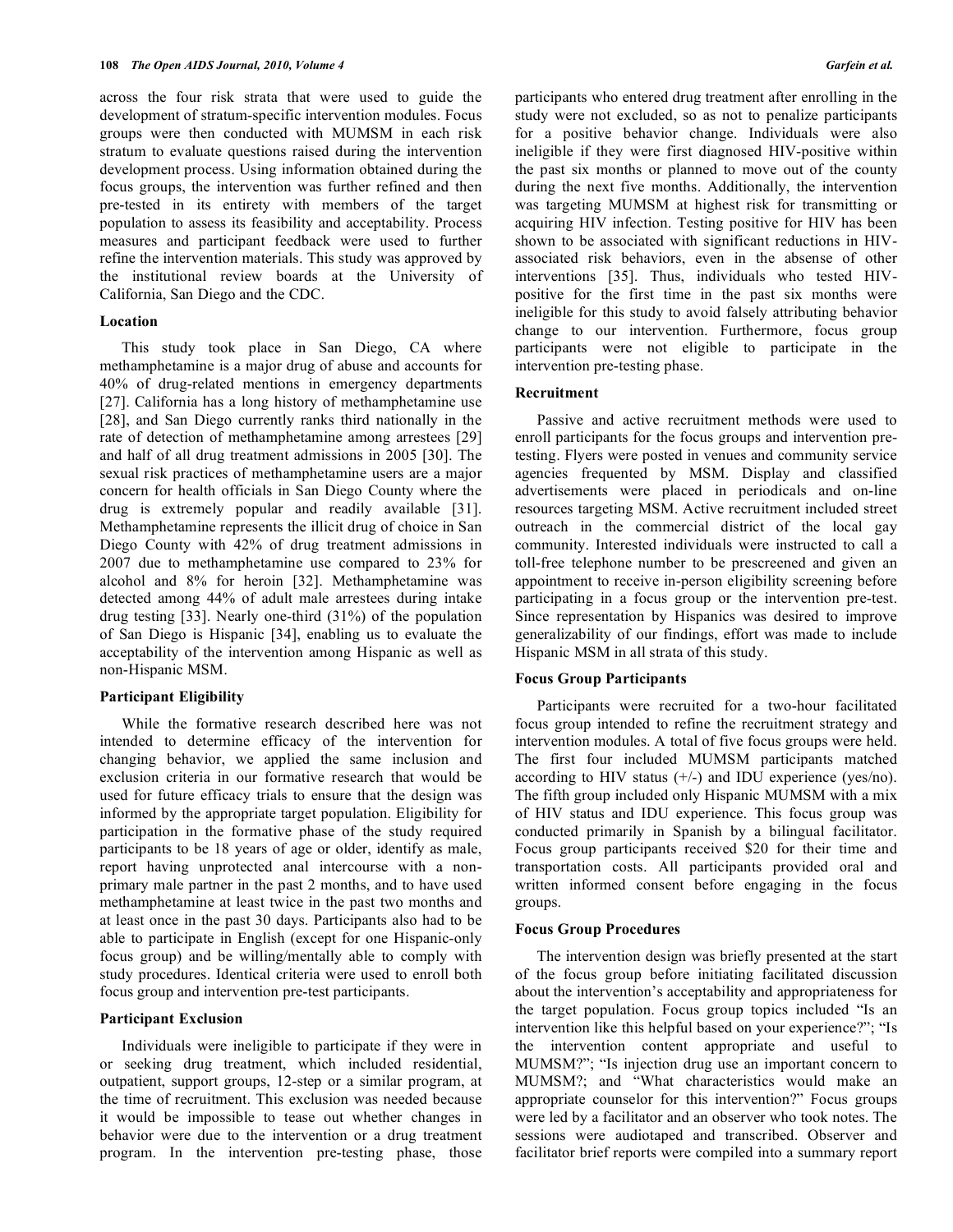distributed to co-investigators for discussion. The investigators reviewed the session notes and transcripts and discussed them with the focus group facilitator and observer before using the information to make modifications to the intervention.

#### **Pre-Test Participants**

 To further assess the acceptability and feasibility of the six-session intervention, MUMSM were recruited to participate in the entire intervention and provide feedback from their experiences. Four MUMSM from each of the risk strata (total 16 participants) were recruited for the intervention pre-test. At least one participant in each stratum had to be Hispanic to be sure this population was represented in the pre-test. All pre-test participants provided written informed consent prior to completing any of the pre-testing activities. Pre-test participants received \$20 after Session 1 and \$15 after each of the remaining sessions (up to \$95 total) as compensation for time and transportation costs. Compensation for in-person sessions was given immediately after the session, while compensation for telephone sessions could be picked up by appointment or at the next in-person session.

#### **Intervention Pre-Testing Procedures**

 The six-session intervention was administered to members of the target population in one-on-one sessions by a single health counselor to assess the feasibility and acceptability of the content and flow of session activities. Upon completion of each in-person session (sessions 1, 4, and 6) participants completed a brief self-administered questionnaire to provide feedback on the intervention. Questions were related to each session (Fig. **1**) and the intervention overall (Fig. **2**). Participants were asked to rate how strongly they agreed with statements about the intervention on a scale from 1 (stongly disagree) to 10 (strongly agree). The counselor also kept session notes and recorded the duration of each session. Individual sessions were audiorecorded and reviewed by the study investigators to explore procedural elements of the intervention and monitor the counselor's adherence to the intended style of motivational interviewing and substantive content of the intervention. Similar to intervention delivery staff in health departments or community service agencies, the counselor has a masters degree in education and certification for HIV counseling and testing, but no advanced training in psychology.

## **Intervention Description**

 In session 1 the counselor administered a brief risk assessment questionnaire and conducted a reflective clientcentered discussion to initiate motivational interviewing intended to contextualize HIV risk behavior and reveal potential discrepancies between the clients' intentions and self-reported behaviors. Based on client's HIV status, the health counselor tailored a need-based module addressing disclosure of HIV serostatus, care and prevention issues, social support and reduced number of sex partners. Clients who reported IDU risk behavior also received a need-based module addressing injection-associated HIV risks and harm

reduction. Participants watched a brief video (*Injection Cross-Contamination*) depicting how blood from one person could contaminate the syringe used by another IDU resulting in transmission of bloodborne viruses without directly sharing syringes. Non-IDUs were also shown the video if they reported having IDU sex partners to make them aware that their sex partners may be at increased risk for HIV through injection drug use. All clients also received case management and referrals to local service providers as needed.

 Sessions 2, 3 and 5 were conducted by telephone and provided an opportunity to follow-up on client-identified goals, referrals, and provide empathic support encouraging continued motivation for changing risk behavior. During session 4 the counselor and client met in-person to discuss HIV disclosure and negotiation of safer sex behaviors.

 In session 6, the counselor administered the content from two modules dedicated to building the client's support network and providing linkages to community services. While conducting the intervention the counselor maintained a nonjudgmental and nonconfrontational approach, guiding the client to acknowledge opportunities for reducing risk behavior while building self-efficacy. Depending on the client's needs, the counselor could resequence and tailor the content of each module, providing case managment and referrals for crisis and other situations as necessary.

#### **Community Involvement**

 A Community Advisory Board consisting of community members from the target population and service agency representatives was established to assist with design of recruitment messages, materials and activities. Additionally, a Program Review Panel consisting of local health officials and community members was mandated by the funding agency to review all intervention, assessment and advertising for local acceptability. This panel also provided useful feedback on the intervention. Community service organizations, local bars and businesses that cater to the target population were instrumental in facilitating recruitment of study participants. Community partnerships were also cultivated and maintained to facilitate participant referrals to necessary service agencies.

## **Data Analysis**

 Data from focus groups consisted of transcripts and facilitators' notes, which were analyzed manually to identify themes across and within each focus group. Data from the satisfaction surveys completed by study participants following the three in-person intervention sessions were entered into a database, analyzed using descriptive statistics for ordinal data, and graphically presented to show the level of agreement with specified statements about the intervention.

## **RESULTS**

#### **Focus Groups**

 A total of 25 participants took part in one of the five focus groups between October and November 2007. The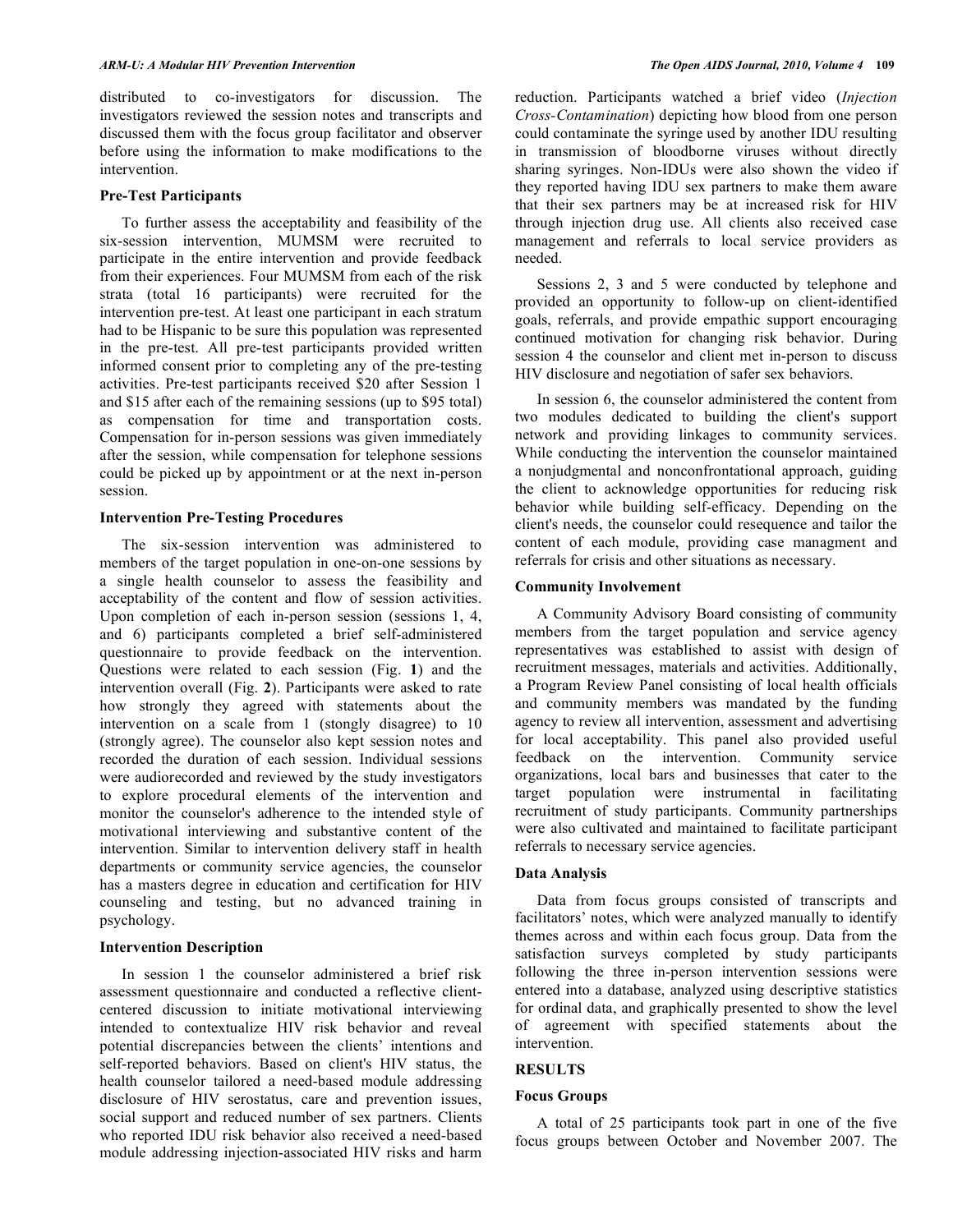

**Fig. (2).** Participant feedback on Sessions 1 and 4 of the ARM-U intervention.

*For questions 4-10, on a scale from 1 (stongly disagree) to 10 (strongly agree), please indicate the level to which you agree with each of the following statements:* 

Q4: Provided me w/information about protecting my health, which I intend to use

Q5: Made me think about protecting my health in new ways

Q6: Made me think about protecting my sex partners' health in new ways

Q7: I feel more motivated to protect my own and partners' health now than before session

Q8: I feel more capable of protecting my own and partners' health now than before session

Q9: The health counselor was knowledgeable about session topics

Q10: The health counselor could easily relate to my situation and lifestyle

mean age of the participants was 44 years (range 24-58 years); 9 (36%) were white, 7 (28%) were Black, 9 (36%) were Hispanic, 1 (4%) was Asian, and 1 (4%) was mixed race. Attempts to recruit Hispanic IDUs were only successful for the Hispanic and non-IDU focus groups. Overall, there were no major differences in the themes identified across the 5 focus groups. Specific themes that emerged from the focus groups are described below.

## *Is Methamphetamine Use an Important Factor in HIV Risk Reduction Among MUMSM?*

 For the majority of participants, the relationship between methamphetamine and sex was tightly linked. As one participant put it "I personally think that they are synonymous....sex and crystal [go] hand in hand". Another stated: "sex and meth were completely fused together". When participants' were asked specifically about unsafe (i.e. unprotected) sex they explained clearly that upon administration of methamphetamine, the probability of unsafe sex increases initially and then as fatigue sets in the probability is reduced. One participant stated:

> "the thought [of safe sex] may be there prior to the injection or the smoking or the inhaling, but once you are induced and under the influence you are so vulnerable you have almost no protection for yourself."

 Many participants also referred to the "meth state of mind" in which known risky behaviors would be perceived less or non-risky when under the influence of methamphetamine. These statements support the development and implementation of an intervention to address safer sexual and drug use behavior practices within the perceived inseparable relationship between methamphetamine and sex.

 When asked about willingness to change and motivation to change participants commented in a variety of ways. Many believed that "[willingness] is everything" and without it a person will not change. One participant described it as:

> "you don't see nothing and you don't want to hear nothing. And that's what drugs does to people. It puts a blindfold and earplugs in your ears. You don't see nothing. You don't hear nothing – on with the game."

 Furthermore, many participants acknowledged that motivation to change is important, but that motivation alone is not enough:

> "Before the high you are straight. Before the high you are not going to have sex. Before the high you are only going to do this, that, or the other thing. But, baby, once the rush is on..."

 Also, for some participants an emphasis on motivation for reducing risk behaviors did not appear to be received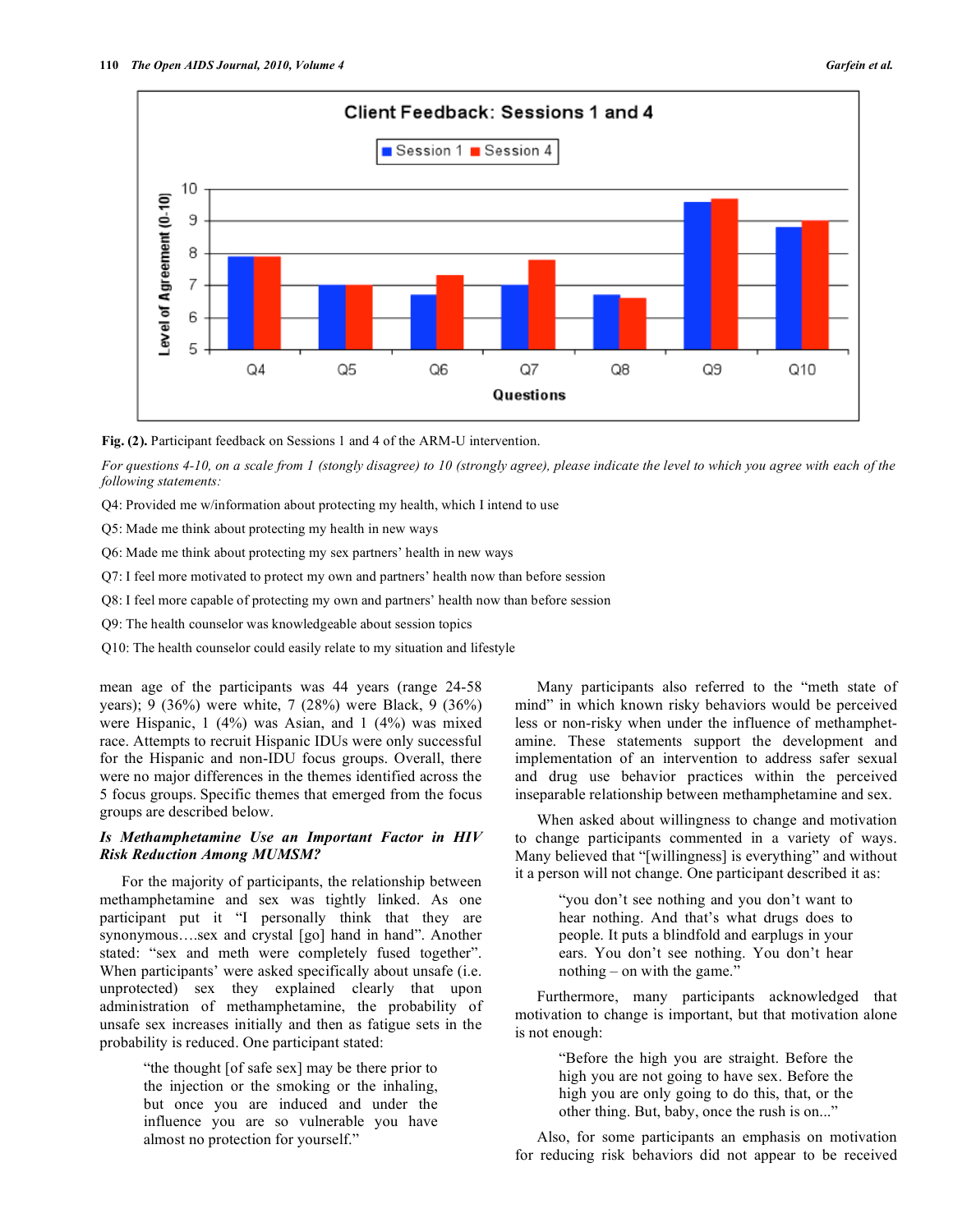well. It may be that for some, gauging motivation for safer practices is not compatible with methamphetamine use. Thus, it may be more appropriate to focus on what in the individual's current environment could be changed or altered to reduce risk behaviors. Reliance on changing cognitions leaves the intervention liable to the known negative neurocognitive consequences related to methamphetamine use and HIV-infection, and thus potential loss of the intervention effects.

## *Would an Intervention Like ARM-U be Appropriate for IDU and Non-IDU MSM?*

 One concern in developing an intervention for both injecting and non-injecting MUMSM was that the groups might differ vastly. Thus, participants were asked how injecting and non-injecting methamphetamine users differed. As one participant put it, the method of administration was tied to how the users behaved:

> "[Methamphetamine] smokers sit around and talk about it a lot. They sit around and they talk and talk and talk and talk and talk…And then you have people that snort it. They're like, you know, they have their little projects that they work on. Sometimes they've got two or three or four different little projects that they're working on, you know, but they tend to usually get them haphazardly done, you know, and then go on to the next one. Whereas like, the IV users, they do it and they want dick or pussy or whatever it is that they're interested in."

 While some participants look down on IDUs, their opinions frequently changed depending on their circumstance: "My personal experience was that the day before I put a needle in my arm I thought that junkies were the scuz of the earth." However, rather than segregation by preferred method of use, there appears to be a continuum among users that suggests interaction between these groups.

> "I started snorting it and it didn't work for me anymore, and then the smoking came out. So I started smoking it and when the smoking didn't work for me I started slamming it, so it's basically you get to a certain level, for me, I can't speak for other people, you get to a different level of your getting high, and then when you don't achieve that high anymore you want to go to something different, especially with meth, and when you go from snorting to smoking it's a whole different thing, and then from smoking to slamming it's a whole different world."

## *Is the Intervention Content Appropriate and Useful to MUMSM?*

 Although half of the focus groups participants had never injected drugs, most reported knowing people who had. There was also general interest in transmission through injection drug use and many had questions about whether hepatitis could be sexually transmitted. Therefore, the topic

of injection drug use had relevance even among MUMSM who were not themselves IDUs. Furthermore, although not stated explicitly in any of the focus groups, many of the participants implied that they were information brokers and/or models of behavior within their social network. Thus, this intervention, like needle exchange programs, has the potential for both primary and secondary participants. This supports showing the *Injection Cross-Contamination* video to all participants regardless of injection status and might support overlaps in the tailored sessions for each risk strata.

 The negotiation of condom use for most participants was viewed as not feasible or non-existent in the context of methamphetamine use. One participant stated:

> "Negotiation doesn't matter if it is something I wanted to do prior to me using. Once I started using the rules change. The rules change."

 This was echoed by other participants of both HIVpositive and HIV-negative status. In fact, it appeared that for HIV-negative participants, the act of using a condom meant you were HIV-positive; however, for HIV-positive participants using a condom meant that you were HIVnegative. Consequently, the HIV-negative participant did not want to wear a condom and be viewed as HIV-positive whereas, the HIV-positive participant didn't want to use a condom because it was assumed if you didn't use a condom you were already HIV-positive. Thus, the challenge is how to break the link between condom use and perceived HIV status. Basically, condom use does not appear to indicate an individual's current HIV status and HIV status does not indicate condom use within the context of methamphetamine use. This point is summed up by two participants' statements:

> "I will do what you want as long as I can get high" and "when I am using I am not really giving a rat's ass about anybody else but getting high".

 Disclosure of HIV status appeared to be context specific. Many participants implied a "don't ask, don't tell" type of policy when at bathhouses and parties. However, others stated that HIV status made a difference. If an individual is HIV-negative they are more likely to disclose than an HIVpositive individual. However, this was not the consensus among the groups and several participants mentioned that they take a more defensive approach:

> "I sort of act like everyone has [HIV] to begin with, so it doesn't matter what they tell me whether they say they're negative or positive. I act the same way, because I don't want to get it."

 This approach is supported by participants' experiences with dishonesty about disclosure. One participant offered this:

> "you state whether you are HIV-positive or negative, but a lot of people lie, which is sad. And then there's these kids or people that – they call them bug chasers – they want to get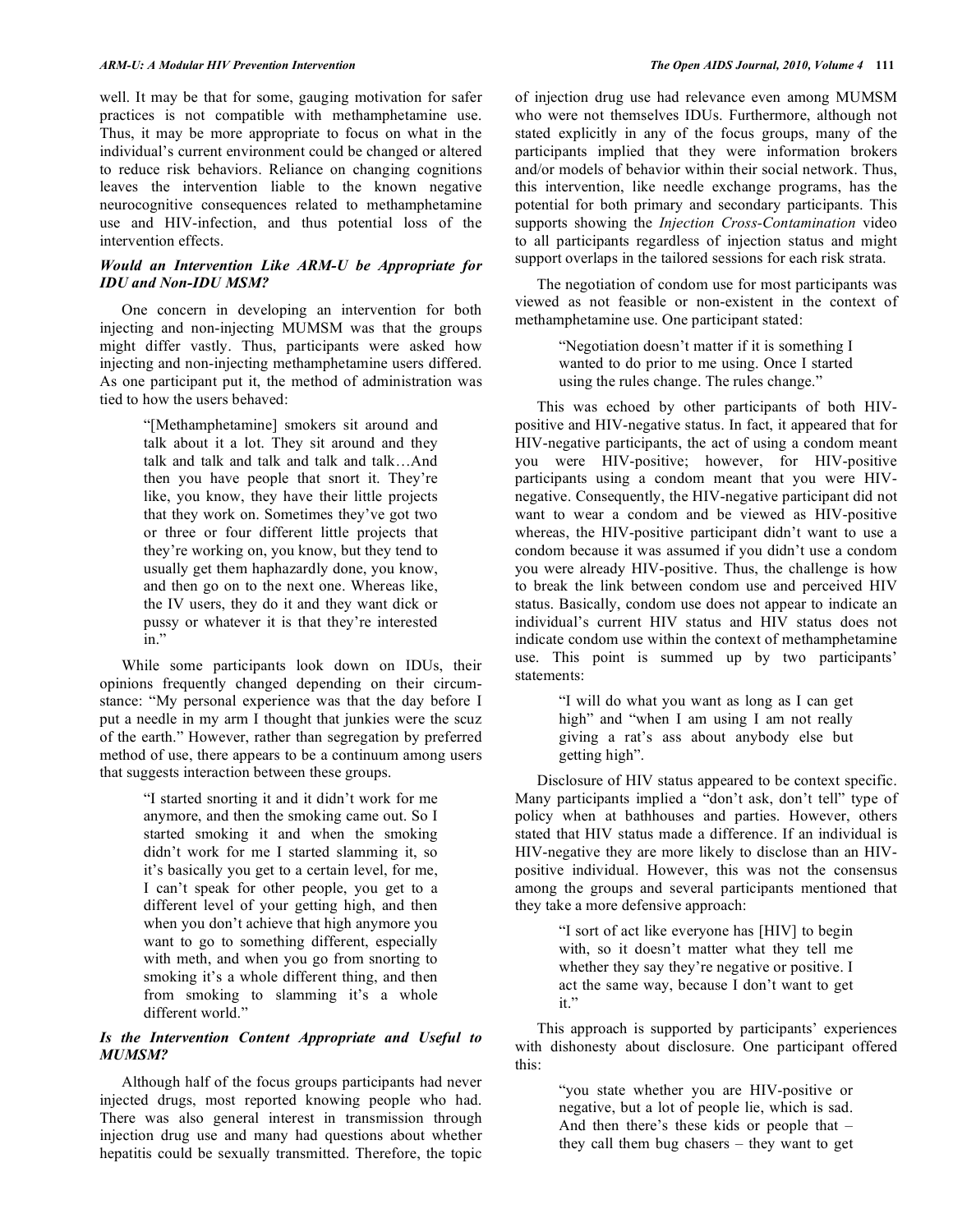infected just to not worry about cleanliness you know, and then there's the HIV-positive guys that want to infect negative, you know. They look for the bug chaser."

 Referrals, and to a lesser extent social supports, emerged as important themes from the focus groups that should be emphasized in the intervention. For example, one participant emphasized the inequity in accesses to referrals and resources:

> "If you went to prison or if you went to jail they'll link you right along, you know, or if you're positive and you're cool you've got all the resources, but if you're negative you get really no linkage between the support groups out there."

 Several participants raised concerns about the quality of social support available to them. One participant offered his experience:

> "I made the huge mistake of thinking I could turn to family and tell them that I was slamming dope. Big mistake…..you know they'd never trust me again now. It's like I'm a slammer – you know, all the stereotypes that [they] saw from the  $TV - now$  that's what I am, so you know I thought, because my life was going down the toilet so I reached out to my family and when I told them what I was doing, I thought that would shock them into getting me some help, like them doing something physically by going out and looking for some help for me to get me there because I couldn't do it on my own and it obviously didn't happen."

 Repairing this perceived and/or real deficit in the quality of social support may be beyond the scope of a brief individual-level intervention such as ARM-U. However, referrals to self-help and/or other community groups could increase the quality of social support and eventually assist in adopting safer sexual and drug use practices.

## *What Characteristics Would Make an Appropriate Counselor for this Intervention?*

 Participants gave feedback on what would make a "good counselor". Several characteristics were discussed ranging from sociodemographics to personal experience with drugs and HIV. Participants, including those in the Hispanic focus group, almost universally said they preferred male counselors. Similarly, participants felt that it was important that the counselor be an MSM as described by one participant:

> "I'd rather talk to somebody that's been dealing with my issue. I would rather do that and I know that first-hand, so I would feel comfortable. It's just like I'd rather speak to somebody gay about gay things when someone's gay. I'm not gonna tell some straight."

 There was consensus among most of the participants that it was important for the counselor to have relevant personal experience. Experience was defined in terms of real life events and practices. This was illustrated by one participant who said:

> "[The counselors] need to have common experiences."

 A minority of participants mentioned that it was also important for the counselor to have advanced education in counseling. For example, one participant stated: "He doesn't have to have the experience. He has to have knowledge and education background and a history of drug use is not necessary." Thus, the personal experience and education of the counselor appears to be relevant to how participants will relate to them; however, further research is needed to determine the impact of counselor self-disclosure on the efficacy of individual-level behavioral interventions.

## **Intervention Pre-Testing**

 Upon completion of the focus groups and revision of the intervention based on focus group findings, the intervention was implemented in its entirety with all new volunteers. Between September 2007 and January 2008, a total of 16 participants were consented and took part in the first intervention session and 15 (94%) completed all six sessions. Among the pre-test participants, 9 (56%) were white, 3  $(19%)$  were Black, 3 (19%) were Hispanic, and 1 (6%) was Asian. Although we attempted to recruit at least one Hispanic MUMSM for each risk stratum, none of the Hispanic participants were IDU, suggesting that this population is small in San Diego or more hidden than non-Hispanic IDU. The mean age of the pre-test group was 44 years old (range 35-58 years old). Although the intervention could be completed in three weeks, it took on average 39 days (range 21-62 days) to complete the six sessions, due to rescheduling missed appointments.

 Immediately following the in-person sessions (sessions 1, 4, and 6), all participants completed an intervention feedback questionnaire. Participants unanimously agreed (all scores  $\geq$ 5) with each of the statements about the intervention after sessions 1 and 4 (Fig. **2**). Notably, the level of agreement with the statements "[the intervention] made me think about protecting my sex partners' health in new ways" and "I feel more motivated to protect my own and partners' health now than before the session," increased between sessions 1 and 4, albeit not statistically significant. This finding suggests that the intervention content regarding negotiation and HIV status disclosure with sex partners presented during session 4 had the desired effect. Regarding characteristics of the health counselor, participants strongly agreed that the counselor was knowledgeable about the intervention topics and could easily relate to the participants.

 Following session 6, participants were asked to evaluate the intervention overall. Participants unanimously agreed, many strongly, that the intervention motivated them to think about their sexual behavior, methamphetamine use, and life in general (Fig. **3**). All participants strongly agreed with the statement, "I would recommend this program to other men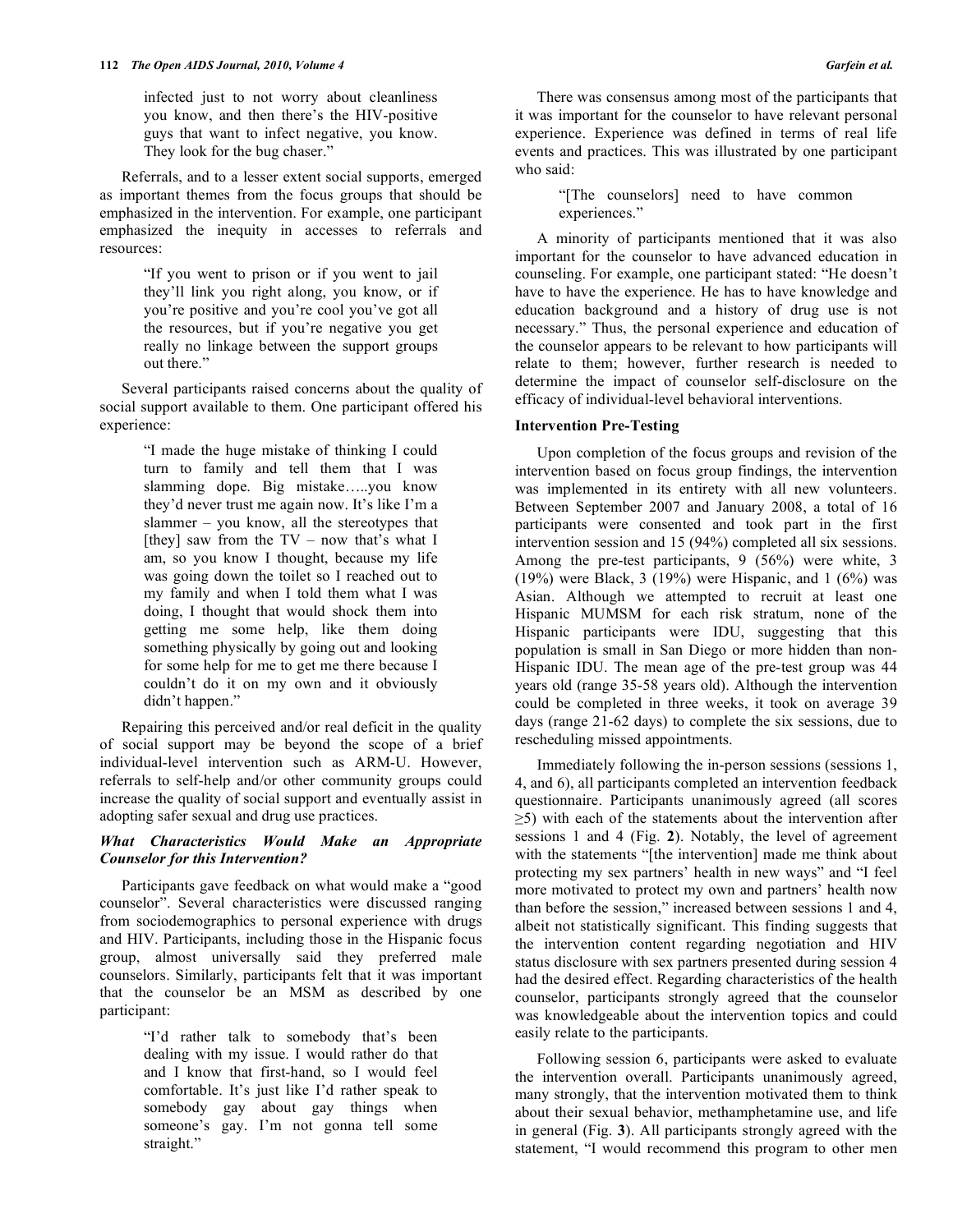

**Fig. (3).** Participant overall feedback on the ARM-U intervention.

*For questions 9-16, on a scale from 1 (stongly disagree) to 10 (strongly agree), please indicate the level to which you agree with each of the following statements:* 

Q9: Overall, I learned a lot form this program

Q10: Overall, the program motivated me to think about my sexual behavior

Q11: Overall, the program motivated me to think about my Meth use

- Q12: The program motivated me to make positive changes in my life
- Q13: I would recommend this program to other men like me
- Q14: The session health counselor was knowledgeable
- Q15: The session health counselor was supportive
- Q16: The session health counselor was respectful of me

like me." The health counselor made a positive impression on the participants as they strongly agreed that he was knowledgeable, supportive and respectful to the participants. No differences were observed in the levels of agreement between participants in the four risk strata.

 In the original intervention design, modules 2, 3 and 5 were intended to be delivered during the telephone sessions. However, it was quickly discovered that participants frequently had other concerns that took precedence over the counselor's attempts to deliver the module content. Therefore, the modules were moved to the three in-person sessions and the telephone sessions were used to follow-up on client-identified goals and referrals, and to support continued motivation for change. While participants were not specifically surveyed regarding their impressions of the three telephone sessions, all but one participant completed all of the telephone sessions suggesting that these sessions were not prohibitive for participants. According to the counselor's notes, telephone sessions were productive and provided the participants an opportunity to "check-in" with the counselor and discuss issues that came up since the last in-person session.

#### **DISCUSSION**

 Through the formative research process, we identified strengths and weaknesses in the ARM-U intervention. Based on the focus groups, we determined that participants agreed that the planned content of all modules was important and

could help reduce sexual risk behaviors among MUMSM. These groups also validated our assumption that injection drug use had a significant presence among MUMSM regardless of whether the participant was an IDU himself and, thus, all clients should receive some information about risks from injection drug use (e.g., *Injection Cross-Contamination*). One troubling finding was that once under the influence of methamphetamine, MUMSM reported not being able to control impulses and would subsequently engage in unsafe practices. This finding has important implications for interventions that take a harm reduction rather than an abstinence approach to methamphetamine use. Although some behavioral interventions have been shown to reduce sexual risk behaviors among MSM [20] and heterosexuals [21] in the context of methamphetamine use, interventions that reduce methamphetamine use among MUMSM may be a necessary complement to harm reduction [36]. In response, the ARM-U intervention was revised to place greater emphasis on pre-planning and abstaining from methamphetamine use, rather than trying to control their situation after using methamphetamine.

 We also established closer linkages with treatment programs that serve methaphetamine users to help facilitate referrals for treatment. As expected, participants frequently expressed the need for more resources to help them fulfill their desires to reduce their risk of acquiring or transmitting HIV or other infections. Thus, all intervention sessions were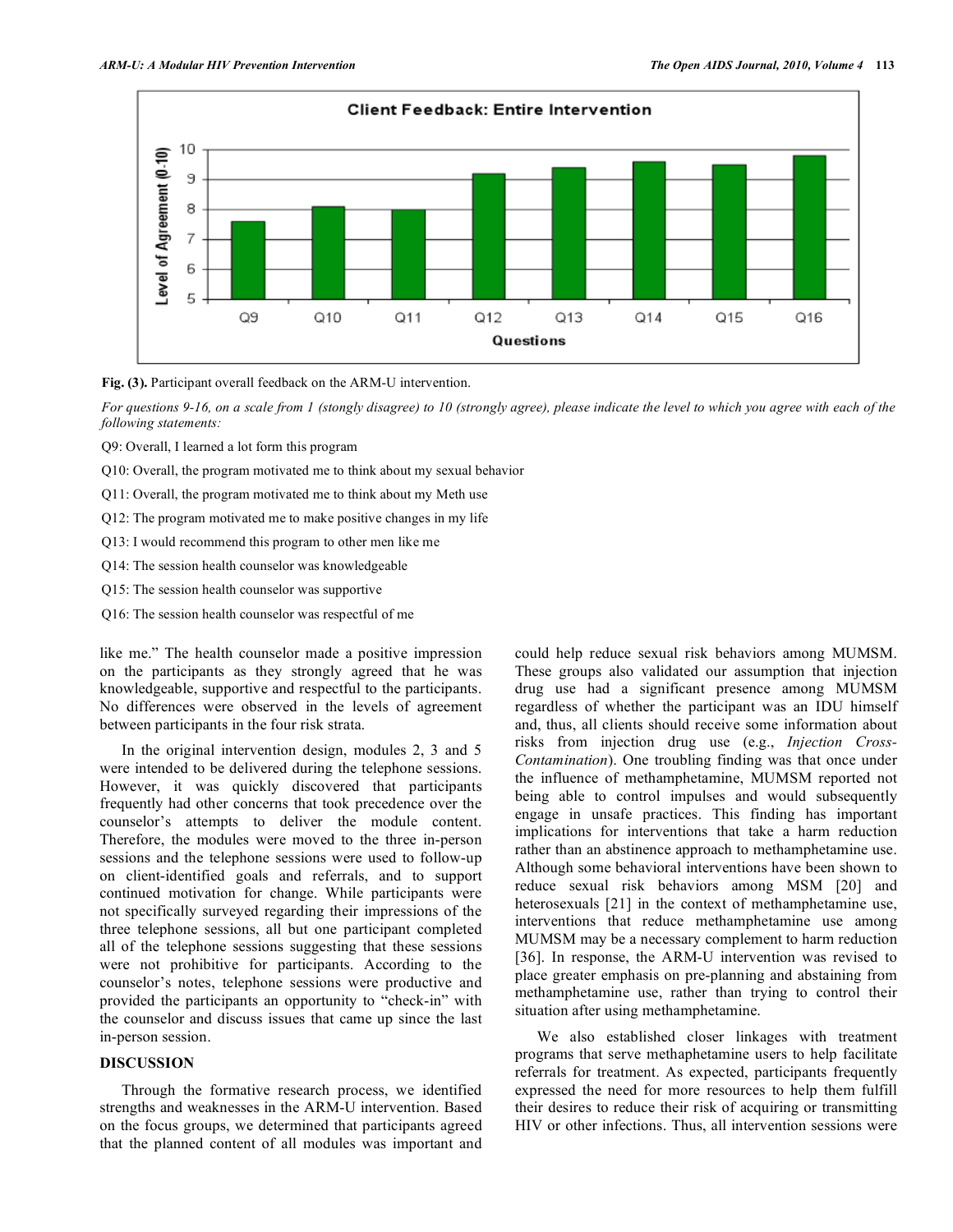revised to include time to review the need for health, social, substance abuse, and other services with the participant.

 An important observation was that condom use was often linked to misperceptions about HIV status among MSM. Consequently, the ARM-U intervention was revised to include greater discussion about how MSM should not presume they or their partners can predict each others HIV status based on whether or not condoms are introduced into a sexual event. In addition, greater emphasis will be placed on HIV status disclosure and condom use negotiation skills.

 A weakness of this intervention, as with most other interventions, is that its effectiveness may depend on the counselor's ability to engage and establish rapport with the client. Efficacy trials that take counselor effect into account in their design are needed to determine the importance of this factor. In addition, prior studies of brief interventions such as ARM-U suggest that the effects of behavioral interventions might be transient [37, 38]. Thus, future evaluation of ARM-U should follow participants for six months or more postintervention to determine whether booster sessions are needed to achieve long-lasting behavior change. Although every attempt was made to recruit at least one Hispanic MSM in each of the four risk strata, we were unable to enroll Hispanic IDUs for the pre-test. Consequently, we can only speculate about how the intervention will be received by this group.

 Through this study, we found that MUMSM in all stata of HIV and IDU status can be recruited and retained for behavioral intervention trials that tailor the intervention to each individual's status. The six-session ARM-U intervention was feasible and acceptable to MUMSM in our formative study. If found to be efficacious and cost-effective in future trials, this design would provide a broadly applicable intervention for MUMSM and would be an excellent complement to HIV counseling and testing programs, such as those already being delivered by providers with varying degrees of training in a wide variety of settings.

#### **ACKNOWLEDGEMENTS**

 We are grateful for the collaborative feedback on our intervention from the CDC (Gordon Mansergh, Mahnaz Charania), University of California Los Angeles (Cathy Reback), RTI (Bill Zule), and Columbia University (Elwin Wu). Ronald Stall and Jim Zians provided consultation on the intervention design. We also acknowledge the undaunted efforts of the ARM-U team, which included David Rodriguez, Michele Velasquez, Nicholas Aldridge, and Philippe Duhaime, as well as Jill Kunkel at the Antiviral Research Center for her logistical assistance conducting this study.

 This study was funded through a cooperative agreement (UR6 PS000306) with the Centers for Disease Control and Prevention, National Center for HIV, Hepatitis, STD and Tuberculosis Prevention.

## **REFERENCES**

[1] Reback CJ. The social construction of a gay drug: Methamphetamine use among gay and bisexual males in Los Angeles. Executive Summary. City of Los Angeles, USA: AIDS Coordinator 1997.

- [2] Semple SJ, Patterson TL, Grant I. Motivations associated with methamphetamine use among HIV+ men who have sex with men. J Subst Abuse Treat 2002; 22(3): 149-56.
- [3] Colfax G, Coates TJ, Husnik MJ, *et al*. Longitudinal patterns of methamphetamine, popper (Amyl Nitrite), and cocaine use and high-risk sexual behavior among a cohort of San Francisco men who have sex with men. J Urban Health 2005; 82(Suppl 1): i62-72.
- [4] Forsch D, Shoptaw S, Huber A, Rawson R, Ling W. Sexual HIV risk among gay and bisexual male methamphetamine abusers. J Subst Abuse Treat 1996; 13(6): 483-486.
- [5] Gorman M. A tale of two epidemics: HIV and stimulant use. FOCUS 1998; 13(4): 1-8.
- [6] Hando J, Hall W. HIV risk-taking behavior among amphetamine users in Sydney, Australia. Addiction 1994; 89: 79-80.
- [7] Klee H. A new target for behavioral research-amphetamine misuse. Br J Addict 1992; 87: 439-46.
- [8] Colfax G, Shoptaw S. The methamphetamine epidemic: implications for HIV prevention and treatment. Curr HIV/AIDS Rep 2005; 2(4): 194-9.
- [9] Drumright LN, Patterson TL, Strathdee SA. Club drugs as causal risk factors for HIV acquisition among MSM: a review. Subst Use Misuse 2006; 41(10-12): 1551-601.
- [10] Yeon P, Albrecht H. Crystal methamphetamine and HIV/AIDS. AIDS Clin Care 2008; 20(2): 2-4.
- [11] Ellis R, Childers M, Cherner M, Lazzaretto D. Increased human immunodeficiency virus loads in active methamphetamine users are explained by reduced effectiveness of antiretroviral therapy. J Infect Dis 2003, 188(12): 1820-6.
- [12] Mahajan SD, Aalinkeel R, Sykes DE, *et al*. Methamphetamine alters blood brain barrier permeability *via* the modulation of tight junction expression: implication for HIV-1 neuropathogenesis in the context of drug abuse. Brain Res 2008; 1203: 133-48.
- [13] Potula R, Persidsky Y. Adding fuel to the fire: Methamphetamine enhances HIV infection. Am J Pathol 2008; 172: 1467-70.
- [14] Tallóczy Z, Martinez J, Joset D, *et al*. Methamphetamine inhibits antigen processing, presentation, and phagocytosis. PLoS Pathogens 2008; 5(2): 0001-11.
- [15] Stall R, Paul JP, Greenwood G, *et al*. Alcohol use, drug use and alcohol-related problems among men who have sex with men: the Urban Men's Health Study. Addiction 2001; 96: 1589-601.
- [16] Mansergh G, Purcell DW, Stall R, *et al*. CDC consultation on methamphetamine use and sexual risk behavior for HIV/STD infection: Summary and suggestions. Public Health Rep 2006; 121(2): 127-32.
- [17] Semple SJ, Patterson TL, Grant I. A comparison of injection and non-injection methamphetamine-using HIV positive men who have sex with men. Drug Alcohol Depend 2004; 76(2): 203-12.
- [18] Semaan S, Des Jarlais DC, Sogolow E, *et al*. A meta-analysis of the effect of HIV prevention interventions on the sex behaviors of drug users in the United States. J Acquir Immune Defic Syndr 2002; 30: S73-93.
- [19] Des Jarlais DC, Semaan S. HIV prevention research: cumulative knowledge or accumulating studies? An introduction to the HIV/AIDS Prevention Research Synthesis Project supplement. J Acquir Immune Defic Syndr 2002; 30: S1-7.
- [20] Mausbach BT, Semple SJ, Strathdee SA, Zians J, Patterson TL. Efficacy of a behavioral intervention for increasing safer sex behaviors in HIV-positive MSM methamphetamine users: Results from the EDGE study. Drug Alcohol Depend 2006; 87(2-3): 249- 57.
- [21] Mausbach B, Semple S, Strathdee S, Zians J, Patterson T. Efficacy of a behavioral intervention for increasing safer sex behaviors in HIV-negative, heterosexual methamphetamine users: Results from the Fast-Lane Study. Ann Behav Med 2007; 34(3): 263-74.
- [22] Garfein RS, Golub ET, Greenberg A, *et al*. A peer-education intervention to reduce injection risk behaviors for HIV and HCV infection in young injection drug users. AIDS 2007; 21: 1923-32.
- [23] Latka MH, Hagan H, Kapadia F, *et al*. A randomized intervention trial to reduce the lending of used injection equipment among injection drug users infected with Hepatitis C. Am J Public Health 2008; 98: 853-61.
- [24] Johnson WD, Holtgrave DR, McClellan WM, Flanders WD, Hill AN, Goodman M. HIV intervention research for men who have sex with men: A 7-year update. AIDS Educ Prev 2005; 17(6): 568-89.
- [25] Koblin B. Effects of a behavioural intervention to reduce acquisition of HIV infection among men who have sex with men: